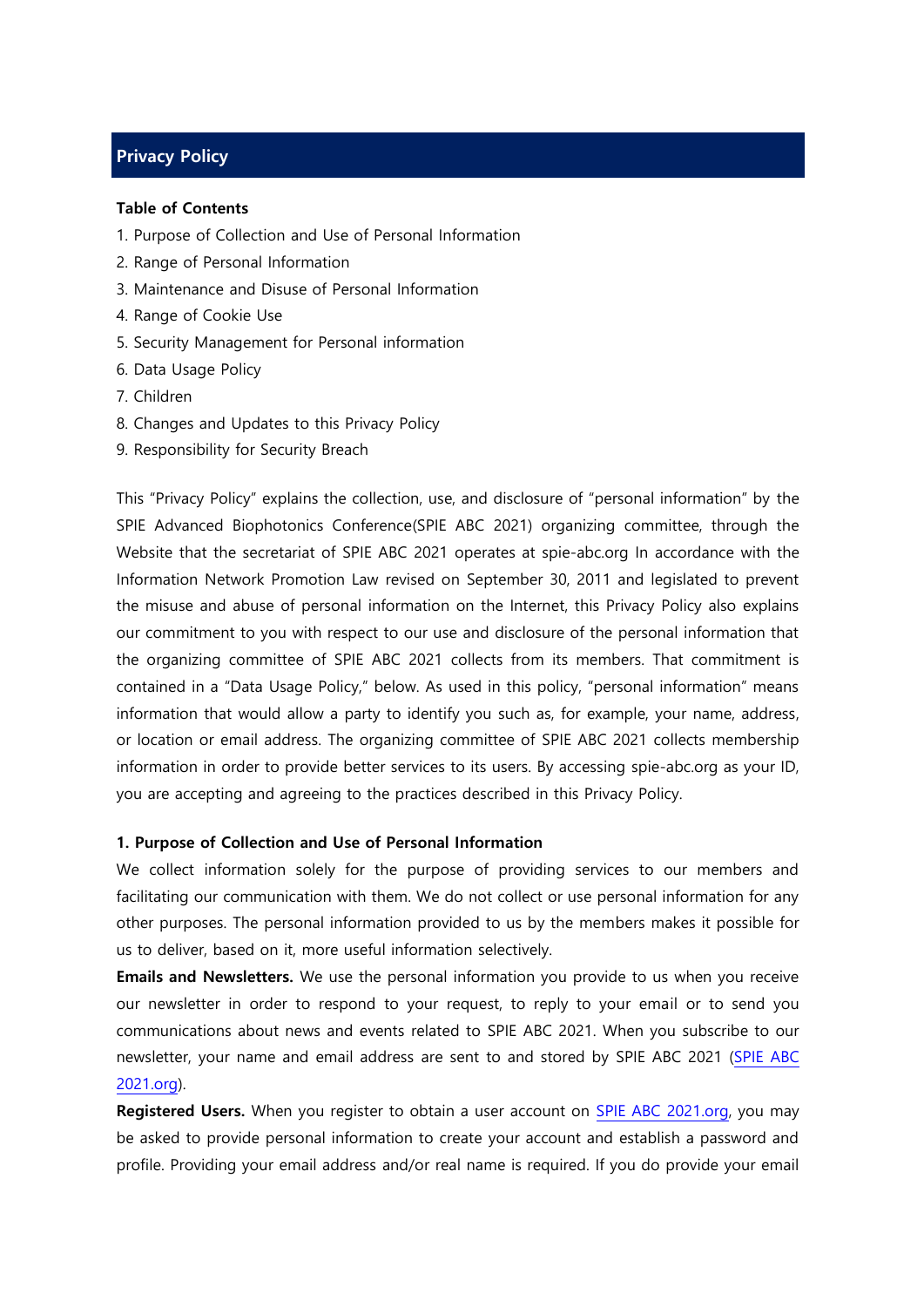address, it will allow us to send you your password if you should forget it. We will also use that personal information to establish and maintain your membership and provide you with the features we provide for Registered Users, and for the purpose of contacting you about upcoming news and events relevant to SPIE ABC 2021. Any other personal information that we may collect which is not described specifically in this Privacy Policy will only be collected and used in accordance with the Principles. When the range, purpose, and use of the information collected by us change, we will make sure to notify our members and ask for their consent beforehand.

### **2. Range of Personal Information**

Only the minimum amount of information reasonably necessary to provide you with services should be collected and maintained, and only for so long as reasonably needed or required; this includes their name, occupational position, e-mail, postal code, and address. We may collect personal information at several places on the Website,

• when you subscribe to us with your personal information such as by sending an email to us or signing up to receive a newsletter or our events listing;

• when you provide personal information to register to establish a user account on our Website in connection with your participation in SPIE ABC 2021.

# **3. Maintenance and Disuse of Personal Information**

Information you provide through our Website, or that we gather as a result of your use of our Website, should not be used for marketing or advertising purposes, nor should it be provided voluntarily (without your permission) to anyone else unless required. SPIE ABC 2021 will continue to maintain and manage its members' personal information as long as they continue to receive its services and retain their membership. However, when a member cancels his or her membership by request for de-registration, all personal information collected by us will be permanently deleted from our database, ensuring that the opening or use of such information for any purposes is no longer possible.

#### **4. Range of Cookie Use**

When our members visit our site and their web browsers ask for cookies, SPIE ABC 2021 Website restricts its use of cookies only to the information that has no potential to invade their privacy, such as browser version, monitor information, operating system version, and information related to log-in.

# **5. Security Management for Personal information**

The Organizer of SPIE ABC 2021 has implemented reasonable measures to protect against unauthorized access to and unlawful interception or processing of personal information that The Organizer of SPIE ABC 2021 stores and controls. However, no website can fully eliminate security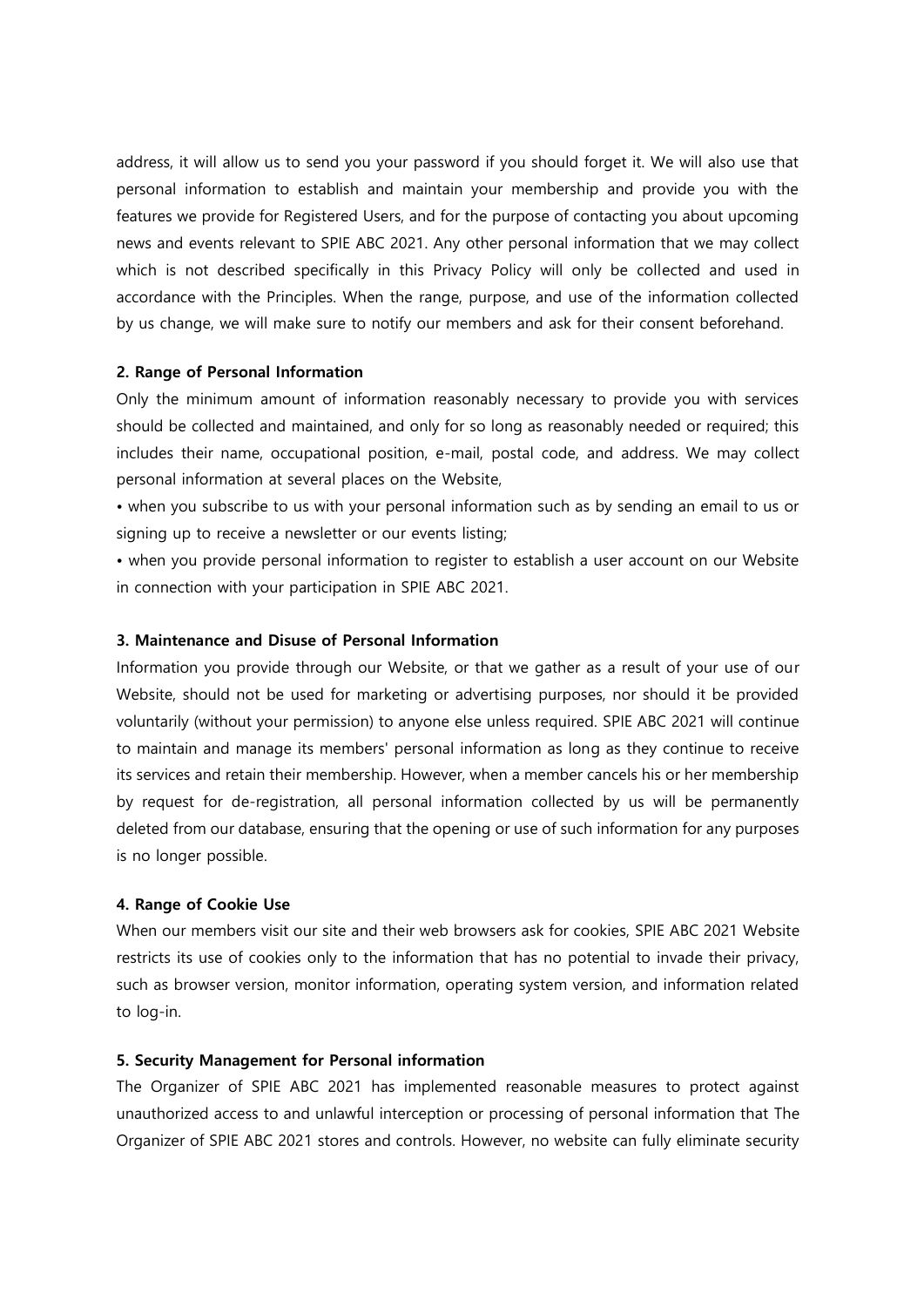risks. We will post a reasonably prominent notice to the Website if any such security breach occurs. User ID has security risks in addition to those described above. Among other things, the user ID is vulnerable to DNS attacks, and using ID may increase the risk of phishing.

# **6. Data Usage Policy**

Our Data Usage Policy covers how we maintain and use information about you that is collected by our Website and server logs, including when you log into a website using your ID of SPIE ABC 2021. Non-Personal Browsing Information We Collect. When you use the Website, our servers may collect information automatically (through, for example, the use of your "IP address") about your activities while visiting the Website and information about the browser you are using. In addition, whenever you use your ID to log into our Website, our server keeps a log of the websites you visit.

**No Linking.** We do not intentionally link browsing information or information from our server logs to the personal information you submit to us. We use this information for internal purposes only, such as to help understand how the Websites are being used, to improve our Website and the features we provide, and for systems administration purposes.

**No Selling or Sharing.** Except in the unique situations identified in this Privacy Policy, The Organizer of SPIE ABC 2021 does not sell or otherwise voluntarily provide the non personal browsing information we collect about you or your website usage to third parties.

**No Retention.** The Organizer of SPIE ABC 2021 discards non personal browsing information from our server logs once we have used the information for the limited purposes noted above, under "No Linking."

**Notice.** If The Organizer of SPIE ABC 2021 is required to provide a third party with your nonpersonal browsing information, then, The Organizer of SPIE ABC 2021 will use reasonable means to notify you promptly of that event, unless The Organizer of SPIE ABC 2021 is prohibited by law from doing so or is otherwise advised not to notify you on the advice of legal counsel.

Any other non-personal information that we collect which is not described specifically in this Privacy Policy will only be collected and used in accordance with the Principles.

# **7. Children**

The Website is not directed at children under the age of 14. We will never knowingly request personal information from anyone under the age of 14 without requiring parental consent. Our Master Terms of Use specifically prohibit anyone using our Website from submitting any personally identifiable information about persons less than 14 years of age. Any person who provides their personal information to the organizing committee of SPIE ABC 2021 through the Website represents that they are 14 years of age or older